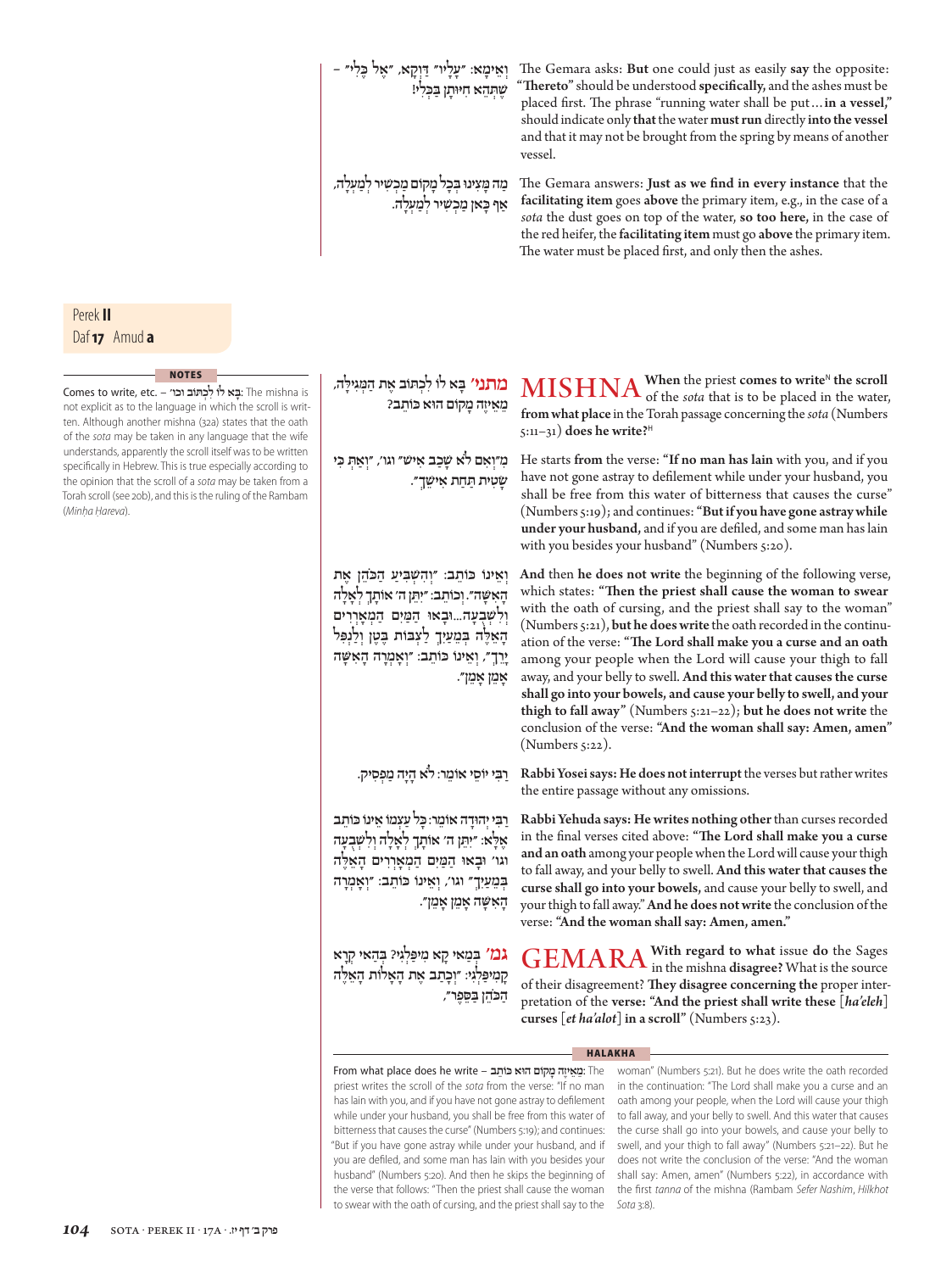|                                                                                                                                                                                                                                                                   |                                                                                                                                                                                                                                                                                                                                                                                                                                                                                                                                                                                                          | <b>NOTES</b>                                                                                                                                                                                                                                                                                                                                                                                                                                                                                                                                                        |
|-------------------------------------------------------------------------------------------------------------------------------------------------------------------------------------------------------------------------------------------------------------------|----------------------------------------------------------------------------------------------------------------------------------------------------------------------------------------------------------------------------------------------------------------------------------------------------------------------------------------------------------------------------------------------------------------------------------------------------------------------------------------------------------------------------------------------------------------------------------------------------------|---------------------------------------------------------------------------------------------------------------------------------------------------------------------------------------------------------------------------------------------------------------------------------------------------------------------------------------------------------------------------------------------------------------------------------------------------------------------------------------------------------------------------------------------------------------------|
| רַבִּי מֵאִיר סַבַר: ״אַלוֹת״ – אַלוֹת מַמַּשׁ,<br>״הָאָלוּת״ – לְרַבּוֹת קְלָלוֹת הַבָּאוֹת מֵחֲמַת<br>בְּרָכוּת, "אֵלֶה" – לְמַעוּטֵי קְלָלוּת שֶׁבִּמְשָׁנֵה<br>תוֹרָה, ״הָאֵלֶּה״ – לְמַעוּטֵי צַוָּוּאוֹת וְקַבָּלוֹת<br>אֲמֵן.                              | Rabbi Meir, the first tanna of the mishna, reasons: The word<br>"alot," curses, is referring to actual curses. The prefix ha, mean-<br>ing: The, in the word "ha'alot" serves to include curses that<br>come on account of the blessings, i.e., the curses that are<br>inferred from the phrase: "You shall be free from this water of<br>bitterness that causes the curse" $(s:19)$ . The word "eleh," meaning                                                                                                                                                                                          | Curses in Mishne Torah – קִלְלוֹת שֶׁבְּמִשְׁנֵה תּוֹרָה There is<br>also a long list of curses recorded in Leviticus. However,<br>no verse is needed to exclude it, since the curses there<br>are written in the plural and directed to the people as a<br>whole, whereas the ones in Deuteronomy are written in<br>the singular (Tosefot HaRash; Tosefot HaRosh). From the                                                                                                                                                                                        |
|                                                                                                                                                                                                                                                                   | these, is a limiting term that serves to exclude the long list of<br>curses that are recorded in Mishne Torah, <sup>N</sup> the book of Deuter-<br>onomy (chapter 28). Although these curses are also referred to<br>as "alot," the priest does not write them. The addition of the<br>definite article in the word "ha'eleh" serves to exclude the<br>commands recorded in the sota passage and the acceptances<br>by the word "amen" recorded there as well. The priest need not<br>write these sections of the passage.                                                                               | commentaries of Rashi and the Meiri, however, it seems<br>that they had an alternate text that reads: To exclude<br>all the curses in the Torah, including those in Leviticus.<br>You shall be free [hinnaki] – הִגְּקֵי; A number of explana-<br>tions have been given for the significance of this phrase.<br>Most understand that the word hinnaki resembles hinnaki,<br>taken to mean: You shall choke. The word is therefore a<br>hint that if she is in fact guilty she will die a terrible death.<br>The Sefat Emet adds that the phrase: You shall be free, |
| וְרַבִּי יוֹסֵי: כּוּלְהוּ כִּדְקָאָמְרַתְּ, ״אֶת״ – לְרַבּוֹת<br>צַוַּואוֹת וְקַבַּלוֹת.                                                                                                                                                                         | And Rabbi Yosei interprets it: It would all be as you, Rabbi Meir,<br>said; however, the additional word "et" in the verse amplifies<br>its scope. It serves to include both commands and acceptances,<br>as they must be written in the scroll as well.                                                                                                                                                                                                                                                                                                                                                 | indicates that there are additional curses not explicit in<br>the verse from which the sota will be saved only if she<br>is innocent.<br>-Fire consumes them – אֵשׁ אוֹכַלְתָּן A number of com<br>mentaries explain that this refers to the fire of discord,                                                                                                                                                                                                                                                                                                       |
| וְרַבִּי מֵאִיר, אֶתִּים לָא דָּרֵישׁ.                                                                                                                                                                                                                            | And why does Rabbi Meir disagree? As a rule, he does not<br>interpret the additional word et as amplifying a verse's scope.                                                                                                                                                                                                                                                                                                                                                                                                                                                                              | which appears as a result of the departure of the Divine<br>Presence and leads to disputes between the couple (see,<br>e.g., lyyun Ya'akov). According to the Halakhot Gedolot,                                                                                                                                                                                                                                                                                                                                                                                     |
| וְרַבִּי יְהוּדָה, כּוּלְהוּ בְּמִיעוּטֵי דָרֵישׁ לְהוּ:<br>״אָלות״ – אָלוֹת מַמָּשׁ, ״הָאָלות״ – לְמַעוּטֵי<br>קַלָלוֹת הַבָּאוֹת מֵחֲמַת בִּרָכוֹת, ״אֵלֶה״ –<br>לְמַעוּטֵי קִלְלוֹת שֶׁבִּמִשְּׁנֵה תוֹרָה, ״הָאֵלֶּה״ –<br>לְמַעוּטֵי צַוָּואוֹת וְקַבַּלוֹת. | And as for Rabbi Yehuda, he interprets all of the terms in the<br>verse as exclusionary: The word "alot" is referring specifically<br>to the actual curses recorded in the verses. The definite article<br>in the word "ha'alot" serves to exclude curses that come on<br>account of blessings. The word "eleh" serves to exclude the<br>curses recorded in the Mishne Torah. And the definite article<br>in the word "ha'eleh" serves to exclude the commands and<br>acceptances recorded in the verses.                                                                                                | however, the consuming fire is the evil inclinations of<br>the couple.                                                                                                                                                                                                                                                                                                                                                                                                                                                                                              |
| וְרַבִּי מֵאִיר, מַאי שְׁנָא הַאי הֵ״י דִּמְרַבֵּי בֵּיהּ,<br>וּמַאי שְׁנָא הַאי הֵ״י דְמַעֵיט בֵּיה?                                                                                                                                                             | The Gemara asks: But according to Rabbi Meir, what is differ-<br>ent about this letter heh at the beginning of the word "ha'alot"<br>such that it amplifies the halakha to include curses that come<br>on account of the blessings, and what is different about that<br>letter heh in the word "ha'eleh" such that it excludes the com-<br>mands and acceptances by the word "amen"? Why should one<br>amplify while the other excludes?                                                                                                                                                                 |                                                                                                                                                                                                                                                                                                                                                                                                                                                                                                                                                                     |
| הֵ״י דְּגַּבֵּיהּ דְּרִיבּוּיָא – רִיבּוּיָא הִיא; הֵ״י<br>דְּגַבִּיהּ דְּמִיעוּטָא – מִיעוּטָא.                                                                                                                                                                  | The Gemara answers: The letter heh when written near an<br>amplifier is an amplifier. The word "alot" itself amplifies the<br>halakha, and the definite article extends that amplification; and<br>a heh when written near a restrictor is a restrictor. The word<br>"eleh" itself restricts the halakha, and the definite article before it<br>extends that restriction.                                                                                                                                                                                                                                |                                                                                                                                                                                                                                                                                                                                                                                                                                                                                                                                                                     |
| וְהָא לֵית לֵיהּ לְרַבִּי מֵאִיר מִכְּלַל לָאו אַתָּה<br>שוֹמֵעַ הֵן!                                                                                                                                                                                             | The Gemara asks: But Rabbi Meir does not accept the principle<br>that from a negative statement you can infer a positive state-<br>ment. What is to be gained by writing the blessings if one cannot<br>infer the curses from them?                                                                                                                                                                                                                                                                                                                                                                      |                                                                                                                                                                                                                                                                                                                                                                                                                                                                                                                                                                     |
| אָמַר רַבִּי תַּנְחוּם: ״הִנָּקִי״ כִּתִיב.                                                                                                                                                                                                                       | Rabbi Tanhum says: It is written: "If no man has lain with<br>you  you shall be free [hinnaki]" (Numbers 5:19). <sup>N</sup> The word<br>"hinnaki" should be interpreted as if it were in fact hinnaki, mean-<br>ing: You shall choke. When read with the beginning of the next<br>verse, it then forms the sentence: You shall choke  if you have<br>gone astray while under your husband. Therefore, Rabbi Meir<br>understands the blessings themselves to have a dimension of<br>a curse.                                                                                                             |                                                                                                                                                                                                                                                                                                                                                                                                                                                                                                                                                                     |
| דָרִישׁ רַבִּי עֲקִיבָא: אִישׁ וְאִשָּׁה, זָכוּ – שְׁכִינָה<br>בֵּינֵיהֵן, לֹא זָכוּ – אֵשׁ אוֹכַלְתַּן.                                                                                                                                                          | <b>S</b> Rabbi Akiva taught: If a man [ish] and woman [isha] merit<br>reward through a faithful marriage, the Divine Presence rests<br>between them. The words ish and isha are almost identical; the<br>difference between them is the middle letter yod in ish, and<br>the final letter heh in isha. These two letters can be joined to form<br>the name of God spelled yod, heh. But if due to licentiousness<br>they do not merit reward, the Divine Presence departs, leaving<br>in each word only the letters alef and shin, which spell esh, fire.<br>Therefore, fire consumes them. <sup>N</sup> |                                                                                                                                                                                                                                                                                                                                                                                                                                                                                                                                                                     |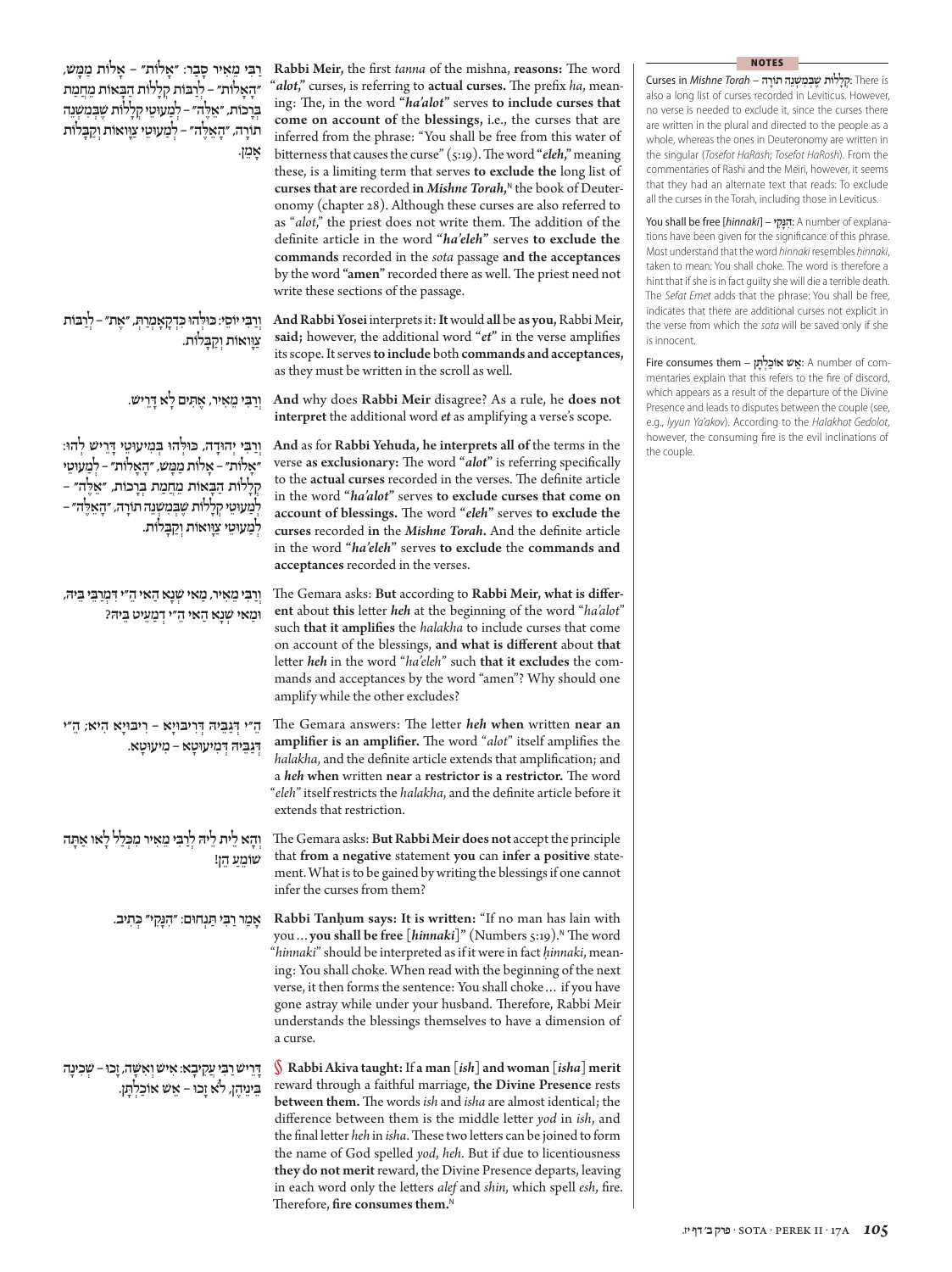#### **NOTES**

 And the fire that consumes the woman is stronger – **שהָּׁאִ דְוּ יפאָ דִעֲ**: According to the *Iyyun Ya'akov*, this means that the fire that consumes the woman expiates her sins more than that of the man. This is because from the time of Eve's curse, a woman undergoes much physical suffering through menstruation, pregnancy, and childbirth. This suffering serves as an additional expiating force.

 Dust for the *sota* – **וֹטהָ סּ לַפרָעָ**: In the Jerusalem Talmud the symbolism of the scroll of the *sota*, the dust, and the water is explained. The dust alludes to death, while the water alludes to the beginning of one's formation. The scroll represents the accounting one must provide before God. These are the three elements that one must contemplate so as to avoid sin, as stated in the mishna in tractate *Avot* (3:1): Know from where you come, and to where you are going, and before Whom you will have to give an accounting.

 As reward for that which our Patriarch Abraham said, etc. – displayed statement s'Abraham : **ִּב ְׂשַכר ֶׁשָאַמר ַא ְבָרָהם ָא ִב ּ ינו וכו׳** his modesty; the Divine Presence rests with those who are modest. God provided mitzvot that ensure that the Divine Presence rests among the Jewish people. These mitzvot help eradicate impurity and adultery, both of which banish the Divine Presence (*Iyyun Ya'akov*).

#### **BACKGROUND**

 Sky-blue wool [*tekhelet*] – **לתֶכֵתְּ** : The Torah mentions the color *tekhelet* in many situations, and the word refers specifically to the dye from which the color is made. Various discussions in the Gemara make it clear that the blue dye of the *tekhelet* was extracted from a living creature called a *ĥilazon*. Because of the many passages that describe the *ĥilazon*, it is difficult to identify one particular animal that meets all of the criteria, and there are many different opinions with regard to its classification. Already during talmudic times the use of *tekhelet* became a rarity, and soon its true source was forgotten. In recent generations there have been efforts to identify the *ĥilazon* and to resume use of the dye. Various suggestions have been made as to the identity of the *ĥilazon*, including the common cuttlefish and the raft snail. Today, many are of the opinion that the *ĥilazon* is the snail *Murex trunculus*, which is found on the shores of the Mediterranean Sea in the north of Israel. This creature has a unique liquid dye, which, when mixed with other materials, produces the blue *tekhelet* color described in the Torah.

The Torah (Numbers 15:38) delineates a positive mitzva to use wool that is dyed with this color for ritual fringes. One of the four threads of the fringes must be dyed with this blue dye, and it is wound around the other threads. However, one can fulfill the mitzva to wear fringes even if the threads are not dyed, and today most ritual fringes are made without the dyed thread.



**ָאַמרָרָבא, ִמְּפֵני ָמה ָא ְמָרה ּתָוֹרה: ָהֵבא ָעָפר ַל ּס ָוֹטה? ָז ְכָתה – ֵ יוֹצא ּכַא ְבָרָהם ָא ִב ּ ינו, ִ ּד ְכ ִתיב ִמ ֶּמָּנה ֵּבן ְ ֵּב ּיה ָ״עָפרָוֵאֶפר״, לֹאָז ְכָתה – ַּתֲחזוֹר ַלֲעָפָרּה.**

**ָּדֵר ׁישָרָבא: ִּב ְׂשַכר ֶׁשָאַמר ַא ְבָרָהם ָא ִב ּ ינו: ְ״וָאנֹ ִכי ָעָפרָוֵאֶפר״, ָז ּכו ָּבָניו ִל ׁ ְשֵּתי ִמ ְצוֹת: ֵאֶפר ָּפָרהַוֲעַפר ָסוֹטה.**

**ּכ ּיסּוי ַהָּדם! ּיכא ַנִמיֲעַפר ִ ְוָה ִא ָ**

**ּיכא, ֲהָנָאה ָהָתם ֶה ְכ ֵׁשר ִמ ְצָוה ִא ָ ּיכא. ֵל ָ**

**ָּדַרׁשָרָבא: ִּב ְׂשַכר ֶׁשָאַמר ַא ְבָרָהם ָא ִב ּ ינו: ִ״אם ִמ ּחוט ְוַעד ְׂש ְרוֹך ַנַעל״, ָז ּכו ָּבָניו ִל ׁ ְשֵּתי ִמ ְצוֹת: ּחוט ֶׁשל ְּתֵכֶלת ּלין. ּוְר ּצוָעה ֶׁשל ְּתִפ ִ**

**ִּבׁ ְשָלָמא ְר ּצוָעה ֶׁשל ְּתִפ ִּלין, ִ ּד ְכ ִתיב: ּכי ֵׁשם ה' ִנְקָרא ּכל ַע ֵּמי ָהָאֶרץ ִ ְ״וָר ּאו ָ ָעֶל ָיך״, ְוַתְנָיא, ַרִּבי ֱאִל ֶיעֶזר ַהָּגדוֹל ֵאוֹמר: ֵא ּלּו ְּתִפ ִּלין ֶׁשָּברֹ ׁאש.** Rava said: And the fire that consumes the woman is stronger<sup>N</sup> and more immediate **than that** which consumes **the man. What is**  the reason for this? The letters *alef* and *shin* in the word *isha* are adjacent, **joined** together, **but** in the word *ish* **they are not joined,**  as the letter *yod* is written between them.

Additionally, **Rava says: For what** reason **did the Torah say: Bring**  dust for the *sota*?<sup>N</sup> It is because if she merits to be proven faithful after drinking the water of the *sota*, a child like our Patriarch Abraham will emerge from her, as it is written with regard to Abraham that he said: "I am but dust and ashes" (Genesis 18:27). But if she does not merit to be proven faithful after drinking the water of the *sota*, **she shall** die and **return to her dust,** the soil from which mankind was formed.

And **Rava** further **taught: As reward** for that **which our Patriarch**  Abraham said:<sup>N</sup> "And I am but dust and ashes" (Genesis 18:27), **his children merited two mitzvot: Th e ashes of the** red **heifer**  (see Numbers, chapter 19) and the dust of the *sota*.

The Gemara asks: But there is also another mitzva involving dust: **Th e dust** used for **covering the blood** of a slaughtered undomesticated animal or fowl (see Leviticus  $17:13$ ).

The Gemara answers: There, the dust does serve as an accessory **to the mitzva** of covering the blood, but **there is no benefi t**  imparted by it. It occurs after the animal has been slaughtered and does not itself render the meat fit for consumption.

**Rava** further **taught: As reward** for that **which our Patriarch Abraham said** to the king of Sodom: **"Th at** I will not take **a thread**  nor a shoe strap nor anything that is yours" (Genesis 14:23), distancing himself from anything not rightfully his, **his children merited two mitzvot: The thread of sky-blue** wool<sup>B</sup> worn on ritual fringes **and the strap of phylacteries.**

The Gemara asks: Granted, the strap of the phylacteries impart benefit, as it is written: "And all the peoples of the earth shall **see that the name of the Lord is called upon you;** and they shall be afraid of you" (Deuteronomy 28:10). And it is taught in a *baraita* that **Rabbi Eliezer the Great says: Th is is** a reference to **the phylacteries of the head,** upon which the name of God is written. Phylacteries therefore impart the splendor and grandeur of God and are a fit reward.



**Mure** 





Common cuttlefish **Raft snail**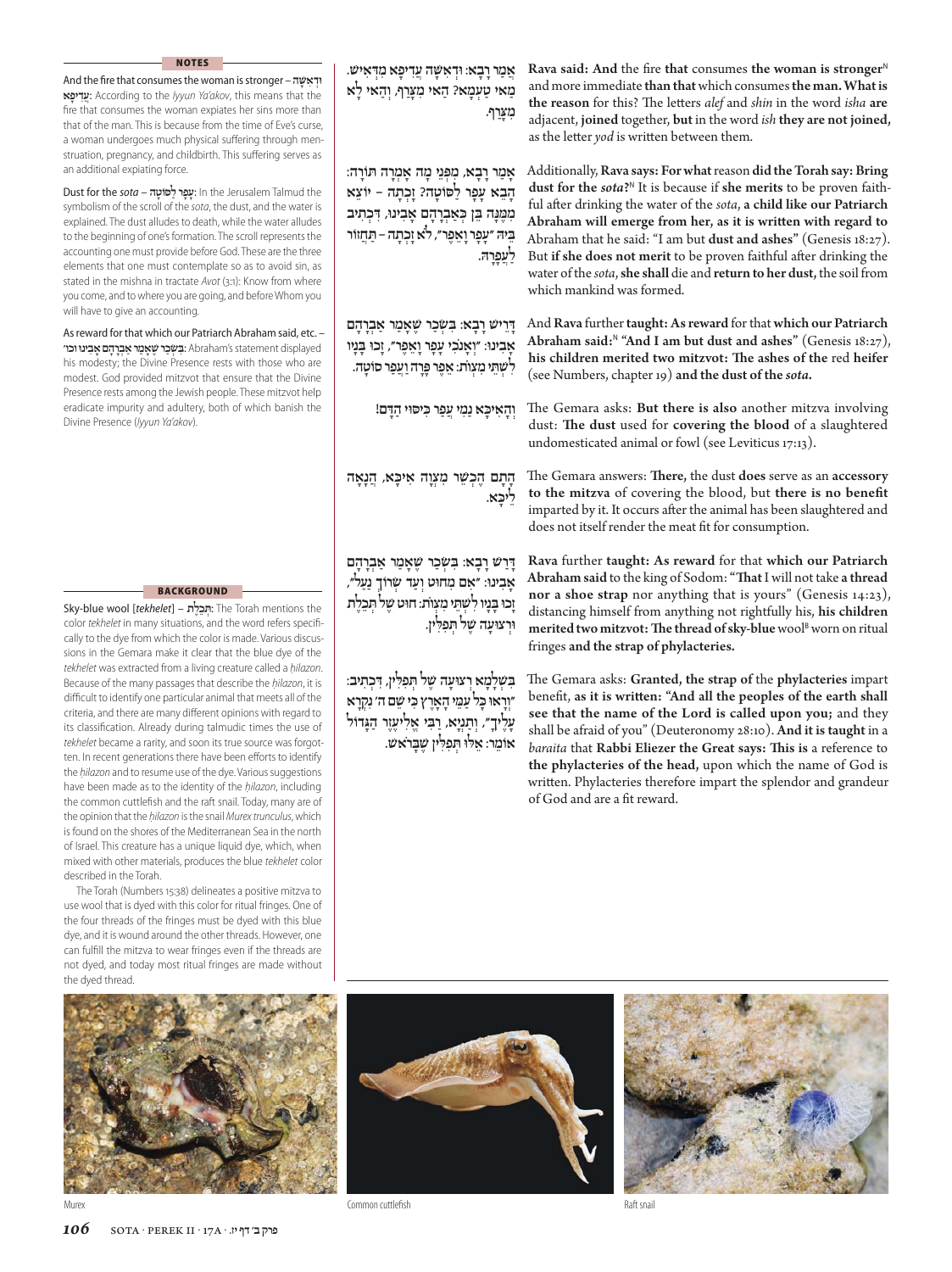**ּלא ּחוט ֶׁשל ְּתֵכֶלת ַמאי ִהיא? ְ ּדַתְנָיא, ֶאָ ּנׁ ְשַּתָּנה ְּתֵכֶלת ָהָיהַרִּבי ֵמ ִאיר ֵאוֹמר: ַמה ִ ּכל ִמ ֵיני ִצ ְב ִעוֹנין? ִמָ**

**ִמְּפֵני ֶׁשַה ְּתֵכֶלת ּד ָוֹמה ַלָיּם, ְוָים ּד ֶוֹמה ּכבוֹד, ָלָרִק יע, ְוָרִק יע ּד ֶוֹמה ְל ִכ ֵּסא ַהָ ֶׁשֶּנֱאַמר: ַ״וִיְּר ּאו ֵאתֱאלֵֹהי ִי ְׂשָרֵאל ְוַתַחת ּכַמֲע ֵׂשה ִל ְבַנת ַה ַּסִּפיר ּו ְכֶעֶצם ַרְגָליו ְ ּ״כַמְרֵאה ֶאֶבן ַהָּׁשַמִים ָלטַֹהר״, ּו ְכ ִתיב: ְ ּכ ֵּסא״. ַסִּפיר ְ ּד ּמות ִ**

**מתני׳ ֵאינוֹ ּכ ֵוֹתב לֹא ַעל ַה ּלּוח ְולֹא ַעל ַהְּנָיירְולֹא ַעל** **But what is** the benefit imparted by **the thread of sky-blue**  wool? The Gemara answers: As it is taught in a *baraita* that Rabbi **Meir would say: What is diff erent about sky-blue from all other**  colors such that it was specified for the mitzva of ritual fringes?

It is **because sky-blue** dye **is similar** in its color **to the sea, and the sea is similar to the sky, and the sky is similar to the Th rone of Glory, as it is stated: "And they saw the God of Israel; and there was under His feet the like of a paved work of sapphire stone, and the like of the very heaven for clearness"** (Exodus 24:10). This verse shows that the heavens are similar to sapphire, and it is written: "And above the firmament that was over their heads was **the likeness of a throne, as the appearance of a**  sapphire stone" (Ezekiel 1:26). Therefore, the throne is similar to the heavens. The color of sky blue dye acts as an indication of the bond between the Jewish people and the Divine Presence.

 $\bf{MISHNA}^{\text{The priest does not write the scroll of}}$ **upon paper** made from grass, **and not upon**

#### **HALAKHA**

 The priest does not write upon a wooden tablet, etc. – **וכו׳ חוּלּ הַ עלַ אֹל וֹתבֵ כּ אינוֵֹ**: The curses of the *sota* are not written upon a wooden tablet, nor on unprocessed parchment, nor on paper. They must be written on a parchment scroll. If they are written on paper or unprocessed parchment, the scroll is unfit (Rambam *Sefer Nashim*, *Hilkhot Sota* 4:8).

# Perek **II** Daf **17** Amud **b**

**ּילה, ֶׁשֶּנֱאַמר: ּלא ַעל ַה ְּמִג ָ ַהִ ּד ְיפ ְּתָרא – ֶאָ ַּ״ב ֵּסֶפר״.**

**ְוֵאינוֹ ּכ ֵוֹתב לֹא ְּבקוֹמוֹס ְולֹא ְּבַקְנַקְנּתוֹם ּלא ִּבְדיוֹ, ְולֹא ְּבָכל ָּדָבר ֶׁש ֵׁ רוֹשם – ֶאָ ּכָתב ֶׁשָיּכוֹל ִל ָּמחוֹת. ֶׁשֶּנֱאַמר: ּ״וָמָחה״, ְ**

**ּכָתָב ּה גמ׳ ָאַמרָרָבא: ְמִג ַּילת ָסוֹטה ֶׁשְ ַּבַּלְיָלה – ְּפ ּסוָלה. ַמאי ַט ְעָמא? ָא ְתָיא ּכ ִתיב ָהָכא: ְ״וָע ָׂשה ָל ּה ּ״תָוֹרה״ ּתָוֹרה״. ְ ּכל ַה ּתָוֹרה ַהזֹּאת״, ּו ְכ ִתיב ַה ּכֵֹהן ֵאת ָ ָהָתם: ַ״על ִּפי ַה ּתָוֹרה ֲאֶׁשר ּ יוֹרוָך ְוַעל ַה ִּמׁ ְשָּפט״. ַמה ִּמׁ ְשָּפט ַּביּוֹם, ַאף ְמִג ַּילת ָסוֹטה ַּביּוֹם.**

diftera,<sup>t</sup> a hide that is only partially processed, as it is salted and treated with flour but not gallnuts; rather, it must be written only **on a scroll** of parchment, **as** it **is stated:** "And the priest shall write these curses in a scroll" (Numbers 5:23).<sup>N</sup>

And the scribe may not write with gum [ $komos$ ],<sup>LH</sup> and not with copper sulfate  $[kankanton]$ , nor with any substance **that makes a mark** and cannot be completely erased, **but** only with ink<sup>NB</sup> made from soot, as it is stated in the continuation of the same verse: **"And he shall blot** them out into the water of bitterness" (Numbers  $\zeta$ :23). This indicates that the scroll must be written with a writing that can be erased in water.

**GEMARA** Rava says: A scroll of a *sota* that one **GEMARA** wrote at night<sup>H</sup> is unfit. What is the rea**son** for this? It is **derived** by verbal analogy between one instance of the word **"law"** and another instance of the word **"law." It is writt en here,** with regard to a *sota*: **"And the priest shall execute upon her all this law"** (Numbers 5:30), and it is written there, with regard to judgment: **"According to the law, which they shall teach you, and according to the judgment,** which they shall tell you" (Deuteronomy 17:11). **Just as judgment** may be done only by day, so too the scroll of a *sota* may be written only **by day.**

# **NOTES**

**ַ**:**על ַה ְּמִג ָּילה...ַּב ֵּסֶפר** – [*sefer* [scroll a in]…*megilla* [scroll a On Rashi explains elsewhere (*Eiruvin* 15b) that whenever the Torah refers to a written object as a *sefer* it means a scroll [*megilla*]. This can be seen in Jeremiah (36:18–20), where the *sefer* written is later referred to as a *megilla*. The same verse in Jeremiah also indicates that one must write with ink.

 But only with ink – **דיוְֹבִּ לאָּאֶ**: Some question whether the scroll of a *sota* must be written specifically with ink, or whether it may be written with other writing substances that can be erased (see *Sefat Emet* and *Devar Shaul*). According to Rabbi David Luria, the verses in Jeremiah 36:18–20 indicate that all scrolls must be written with ink. Although it appears from the Gemara that ink must be made specifically of soot and oils, the consensus is that one may use other inks with similar stabilizing materials.

# **LANGUAGE**

*Diftera* – **ראָתְּ יפְ דּ ִ**: From the Greek διφθέρα, *difthera*, meaning a hide prepared for writing.

 Gum [*komos*] – **קוֹמוֹס**: From the Greek κόμμι, *kommi*, meaning tree sap. It specifically refers to gum arabic from the acacia tree known as *Acacia arabica*. This sap has a variety of uses, including the production of strong inks.

 Copper sulfate [*kankantom*] – **תוֹםּנְקַנְקַ**: This word appears in other sources as *kalkantom* or *kalkantos*. It derives from the Greek χάλκανθος, khalkanthos, meaning copper sulfate (CuSO₄). This substance was used as a base for the ancient dye and ink industry and is still used nowadays to make ink and shoe polish.

#### **HALAKHA**

 And the scribe may not write with gum, etc. – **וֹתבֵ כּ אינוֵֹוְ וכו׳ בקוֹמוֹסְּ אֹל**: The scroll of the *sota* may not be written with ink containing copper sulfate, nor may it be written with gum or any substance which makes a permanent mark (Rambam *Sefer Nashim*, *Hilkhot Sota* 3:8, 4:9).

**ּכָתָב ּה ַּבַּלְיָלה** – night at Wrote **ְ** : A scroll of a *sota* written at night is unfit, in accordance with the statement of Rava (Rambam *Sefer Nashim*, *Hilkhot Sota* 4:7).

#### **BACKGROUND**

 Ink – **דיוֹּ ְ**: In talmudic times, various writing utensils and colored inks were used for writing on parchment and paper. Black was the most common color of ink. This ink was similar to India ink, a thick ink made from the soot of burnt wood or oil. The soot was collected and mixed with the appropriate quantity of oil. Sometimes sap was also added to the ink so that it would better adhere to the writing surface.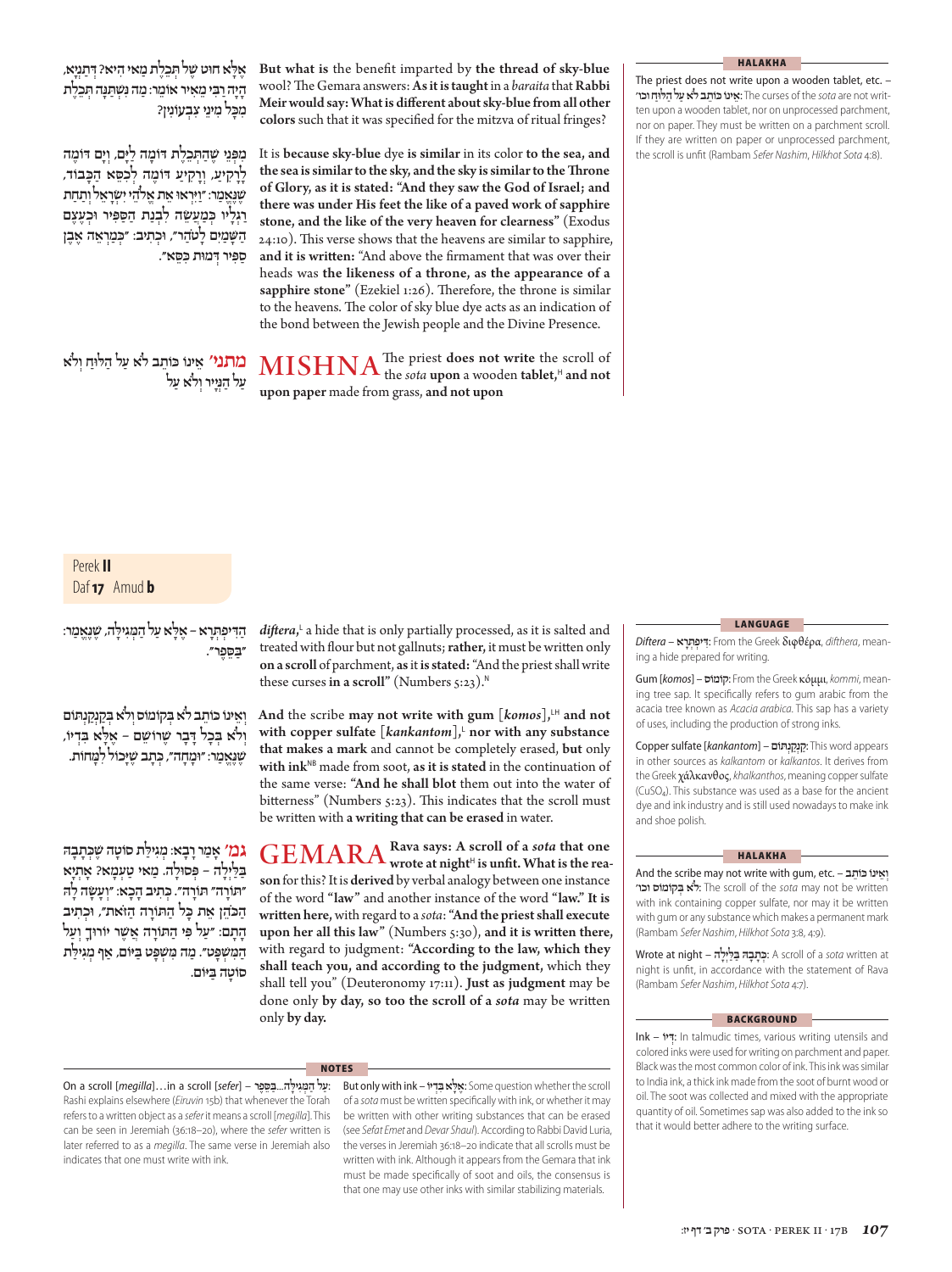#### **NOTES**

 If one wrote the scroll out of sequence – **הּ בָתָכּ ְעַרֵפְ מַלְ** : The word "these," which is the biblical source for this *halakha*, is used in an exegetical interpretation for other purposes as well. Still, as a rule, a verse retains its straightforward meaning even when interpreted otherwise. The *halakha* here is taught based on the word's straightforward meaning.

 Before she accepted the oath upon herself – **קוֹדםֶ עהָבוּ שְ ׁ יהָ לֶעָ בלֵּקַתְּשֶׁ** : Although the Gemara here explicitly states that the scroll must be written after the oath is administered, the *amora'im* disagree concerning this issue. See *Tosafot* for a discussion of the source of this dispute.

## **HALAKHA**

**ּכָתָב ּה ְלַמ ְפֵרַע** – sequence of out scroll the Wrote **ְ** : A scroll of a *sota* written out of sequence is unfit (Rambam *Sefer Nashim*, *Hilkhot Sota* 4:7).

 Before she accepted the oath upon herself – **קוֹדםֶ** before written was scroll the If : **ֶׁשְּתַקֵּבל ָעֶל ָיה ׁ ְש ּבוָעה** the *sota* accepted the oath upon herself, it is unfit (Rambam *Sefer Nashim*, *Hilkhot Sota* 4:7).

**Wrote the scroll as a letter – יִבְּתֲבָהּ אִיגֵּרֵת.** A scroll written in the form of a letter is unfit (Rambam *Sefer Nashim*, *Hilkhot Sota* 4:8).

# Perek **II**

# Daf **18** Amud **a**

### **HALAKHA**

 If one wrote the scroll on two unattached pages – **ּכִּתֲבָהּ עַל שְׁנֵי דַפִּין:** If the scroll of a *sota* is written on two pages, it is unfit (Rambam *Sefer Nashim*, *Hilkhot Sota* 4:8).

 If one wrote one letter, etc. – **וכו׳ חתַאַ אוֹת תבַכָּ**: If the priest wrote one letter and erased it, and then wrote another letter and erased it, the scroll is unfit (Rambam *Sefer Nashim*, *Hilkhot Sota* 4:10).

 Erasure for the sake of a specific woman – **יקהָ חִ מְ הּ מָשְ ׁ לִ** : If the priest erased the scroll not for the sake of a specific *sota*, the water of the *sota* is unfit. Whenever the Gemara states: If you say, this is an indication that what follows that introduction is the accepted *halakha* (Rambam *Sefer Nashim*, *Hilkhot Sota* 4:11).

 Erased them in two different cups, etc. – **תיֵּשְ ׁבִּ קןָחָמְ וכו׳ כוֹסוֹת**: If the priest wrote two scrolls for two *sota* women and erased them in one cup, or if he erased them in separate cups and mixed the water in one cup, the water of the *sota* is unfit (Rambam *Sefer Nashim*, *Hilkhot Sota* 4:11).

**ּכָתָב ּה ַעל ׁ ְשֵני ַד ִּפין – ְּפ ּסוָלה, ֵ״סֶפר״ ֶאָחד ְ ָאַמרַרֲחָמָנא, ְולֹא ׁ ְשַנִים ּו ׁ ְשלֹ ָׁשה ְסָפִרים.**

**ּכָתָב ּה ְלַמ ְפֵרע – ְּפ ּסוָלה, ִ ּד ְכ ִתיב: ְ״וָכַתב ֶאת**

**ּכָתָב ּה ֶקוֹדם ֶׁשְּתַקֵּבל ָעֶל ָיה ׁ ְש ּבוָעה – ְּפ ּסוָלה,** 

**ּכָתָב ּה ִאֶּיגֶרת – ְּפ ּסוָלה, ַּ״ב ֵּסֶפר״ ָאַמרַרֲחָמָנא.**

**ּכ ְך ְ״וָכַתב״. ֶׁשֶּנֱאַמר ְ״ו ִהׁ ְשִּב יע״ ְוַאַחר ָ**

**ּכי ִ ּד ְכ ִת ָיבא. ָהָאלוֹת ָהֵאֶּלה״, ִ**

**ְ**

**ְ**

**ְ**

**ּכַתב אוֹת ַאַחת ּוָמַחק אוֹת ַאַחת, ְוָכַתב אוֹת ָ ַאַחת ּוָמַחק אוֹת ַאַחת – ְּפ ּסוָלה, ִ ּד ְכ ִתיב: ּכל ַה ּתָוֹרה ַהזֹּאת״. ְ״וָע ָׂשה ָל ּה ַה ּכֵֹהן ֵאת ָ**

**ּכַתב ׁ ְשֵּתי ְמִג ּילוֹת ִל ׁ ְשֵּתי סוֹטוֹת, ָּבֵעיָרָבא: ָ ּכ ִת ָיבה ִל ׁ ְשָמ ּה ּו ְמָחָקן ְל ְתוֹך ּכוֹס ֶאָחד, ַמ ּהו? ְ ּיכא, אוֹ ִ ּד ְילָמא ָּבֵע ַינן ַנִמי ְמ ִח ָיקה ָּבֵע ַינן – ְוָה ִא ָ ִל ׁ ְשָמ ּה?**

**ְו ִאם ִּת ְמָצא ַלוֹמר: ָּבֵע ַינן ַנִמי ְמ ִח ָיקה ִל ׁ ְשָמ ּה, ְמָחָקן ִּבׁ ְשֵּתי כוֹסוֹתְוָחַזרְוֵע ְירָבן, ַמ ּהו? ְמ ִח ָיקה ּיכא, אוֹ ִ ּד ְילָמא: ָהא ָלאו ִל ׁ ְשָמ ּה ָּבֵע ַינן – ְוָה ִא ָ ִ ּד ָיד ּהָקא ָׁשְתָיא, ְוָהא ָלאו ִ ּד ָיד ּהָקא ָׁשְתָיא?** If one wrote the scroll out of sequence,<sup>NH</sup> it is unfit, as it is writ**ten: "And** the priest **shall write these curses** in a scroll" (Numbers 5:23). They must be written in the scroll just as they are written in the Torah.

**If one wrote** the scroll **before** the *sota* **accepted the oath upon**   $h$ erself,<sup>NH</sup> the scroll is unfit, as it is stated: "Then the priest shall **cause** the woman **to swear** with the oath of cursing" (Numbers Ʃ:Ʀƥ), **and aft erward** it states: **"And** the priest **shall write** these curses in a scroll" (Numbers 5:23).

If one wrote the scroll as a letter,<sup>H</sup> i.e., without first scoring the lines onto the parchment, it is unfit, as the Merciful One states in the Torah: "In a scroll," indicating that it must be written like a Torah scroll, in which the parchment must be scored.

If one wrote the scroll on two unattached pages,  $H N$  it is unfit, as **the Merciful One states** in the Torah: "Scroll," in the singular. It must be written on one scroll and not on two or three scrolls.

If one wrote one letter<sup>HN</sup> and erased that one letter in water, and he then **wrote one** more **lett er and erased** that **one lett er, it is unfi t, as it is writt en: "And the priest shall execute upon her all**  this law" (Numbers 5:30). The entire passage must be written completely and only then erased, all at once.

§ **Rava raised a dilemma: If one wrote two scrolls for two**  separate *sota* **women but** then **erased** both of the scrolls **in one cup, what is** the *halakha*? Do **we require** that only the **writing**  be performed **for the sake of** a specific woman, in which case **that is** accomplished here? **Or perhaps we require** that **also** the erasure be performed for the sake of a specific woman,<sup>H</sup> which is not accomplished here, since both scrolls are erased together?

**And if you say** that **we require** that **also** the **erasure** be **for the sake of** each specific woman, then if the priest **erased them in**  two different cups<sup>H</sup> and afterward mixed the water from both together **again, what is** the *halakha*? **Do we require** that only the **erasure** be **for the sake of** a specific woman, in which case **that is** accomplished here? **Or perhaps** since **this** *sota* **does not drink**  from only **her own** water **and that** *sota* **does not drink** from only her own water, the water is disqualified?

 If one wrote the scroll on two unattached pages – **הּ בָתָכּ ְ** *Tosefot* ,*Tosafot* including ,commentaries Most **ַ**:**על ׁ ְשֵני ַד ִּפין** *HaRosh*, and the Meiri, explain this as referring to a case where the contents of the scroll were written over two unattached pages of parchment. However, if they were attached, it is fit, just as a Torah scroll is written over many attached pages of parchment. By contrast, Rashi holds that the scroll is unfit

## even when written on two columns of attached parchment. Some explain Rashi's reasoning as follows: Since a Torah scroll is very long, it must, of necessity, be written on many pages of parchment. Therefore, it is still considered as one item. However, a scroll of a *sota* is short, and if written on separate pages of parchment, it appears to be two separate documents (*Meromei Sadeh*).

**NOTES**

 If one wrote one letter, etc. – **וכו׳ חתַאַ אוֹת תבַכָּ**: According to the Meiri, the same *halakha* applies if one wrote a complete word and then erased it, or if one wrote part of the scroll properly and erased it. The scroll must be erased only after being completely written.